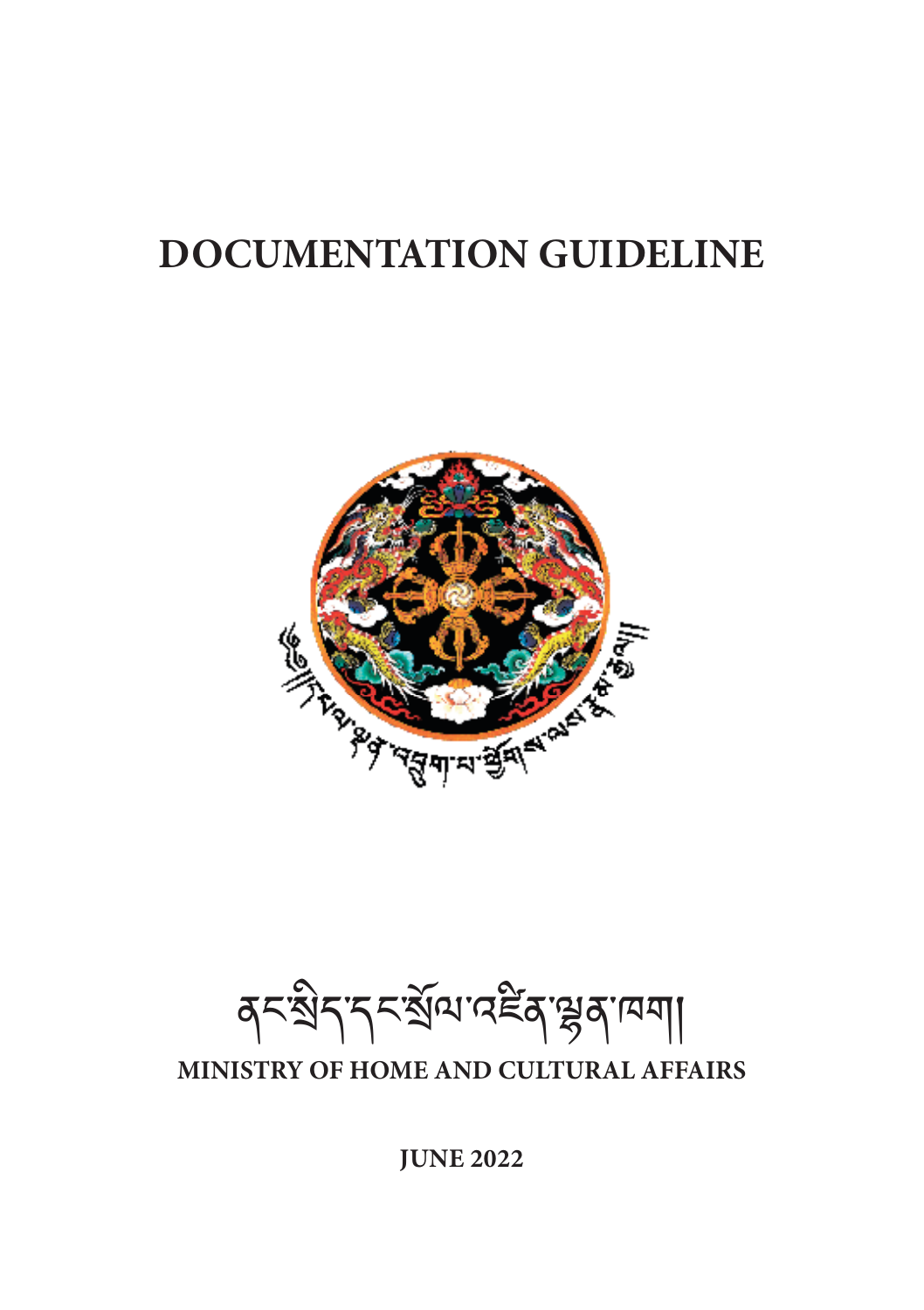# **CONTENTS**

| 1.  |  |
|-----|--|
| 2.  |  |
| 3.  |  |
| 4.  |  |
| 5.  |  |
| 6.  |  |
| 7.  |  |
| 8.  |  |
| 9.  |  |
| 10. |  |
| 11. |  |
| 12. |  |
| 13. |  |
| 14. |  |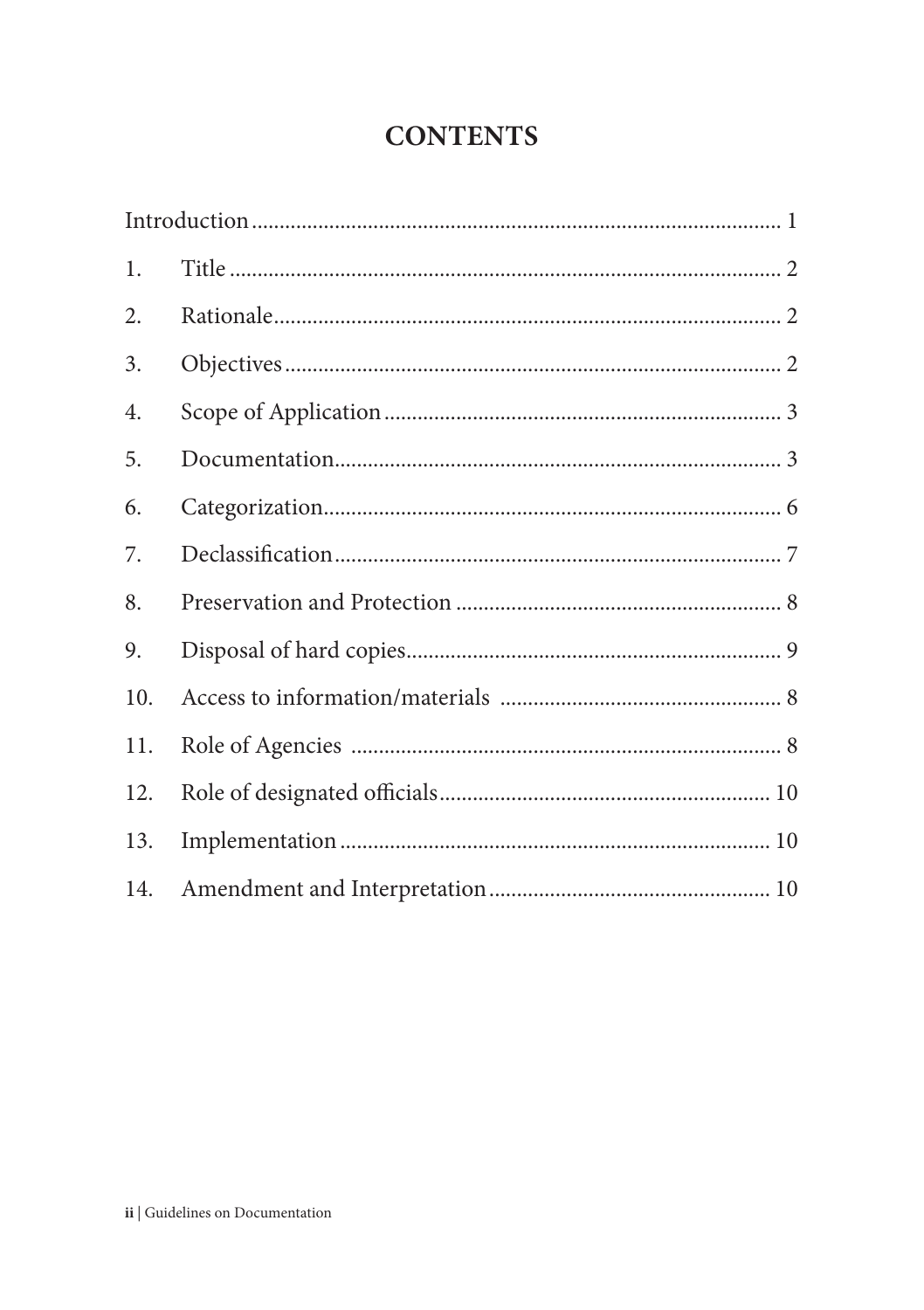## **FOREWORD**

The Ministry of Home and Cultural Affairs (MoHCA) was established in 1968. The MoHCA since then has occupied a centre stage in country's development. It is one of the 10 Ministries of the Royal Government with diverse but extremely important mandates. Some of the core mandates of the Ministry are:

- 1. Conserve, protect, develop and promote tangible and intangible cultural heritage;
- 2. Provide effective and efficient immigration and civil registration services;
- 3. Guide and support local governments in the efficient and effective implementation of decentralization priorities of the government;
- 4. Promote, support and facilitate effective disaster management;
- 5. Ensure stable law and order situation, prevent crime and protect life and property in the country; and
- 6. Strengthen border management and security through close coordination among law enforcement agencies.

In support of fulfilling the mandates, it is important to have a strong documentation culture within the organization for operational efficiency, increased transparency and collaboration, increased efficiency and standards. The existing mechanism of record management and documentation has issues concerning the validity, reliability, accountability and confidentiality of documents.

Further, there has been an issue in retrieving documents which impedes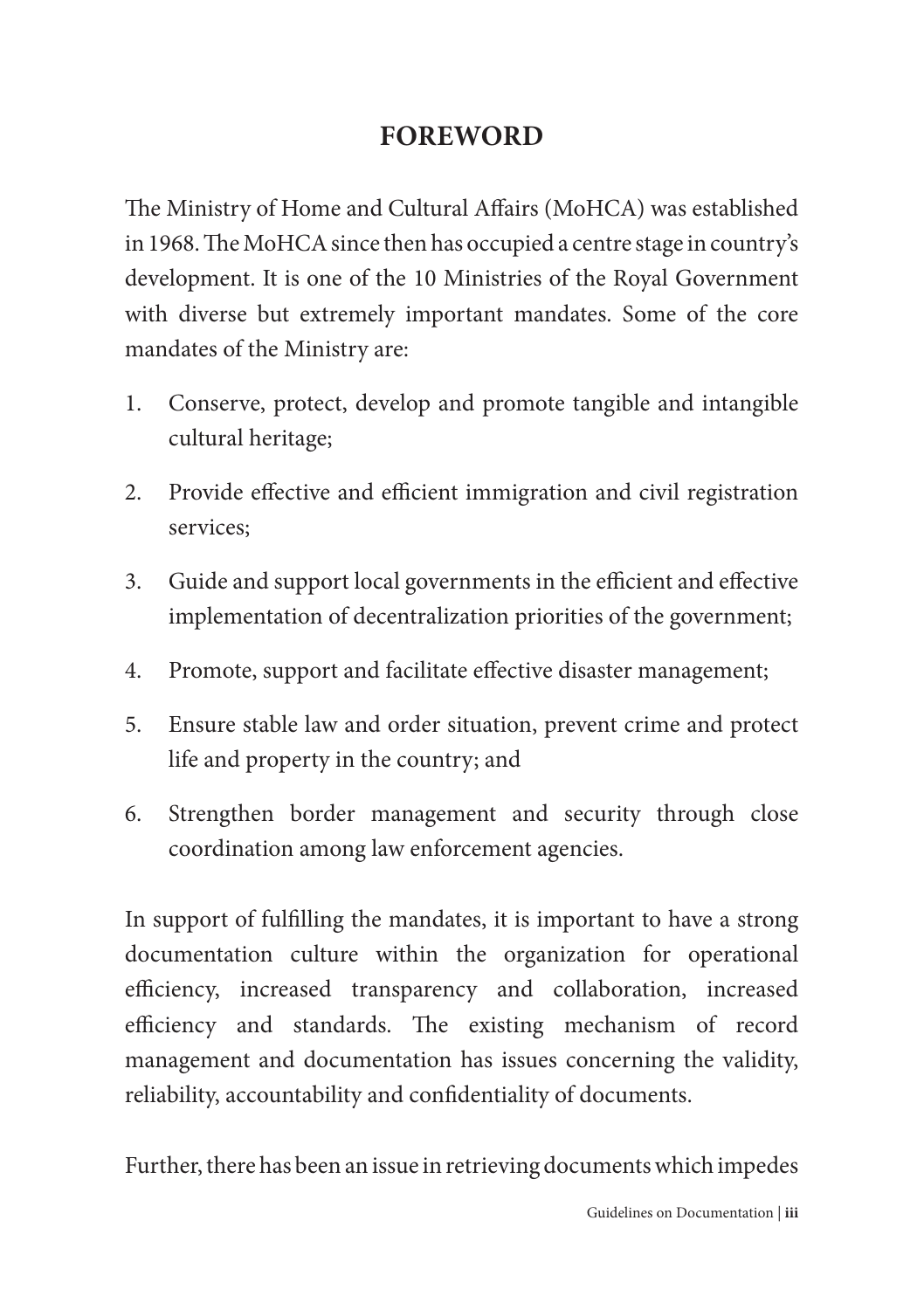decision making, thereby affecting the effective service delivery.

Thus, the MoHCA has initiated developing Guidelines on Documentation with the objectives to institutionalize a reliable and well-organized system of documentation and information management in a standardized approach.

This Guideline is intended to serve as a guiding document that will improve documentation culture by leveraging ICT. The Ministry would like to solicit all our departments and divisions to familiarize themselves with and strictly adhere to the provisions of the guideline in pursuit of enhancing good governance.

Wishing everyone a successful implementation!

TASHI DELEK

Alangrel

(Sonam Wangyel) **SECRETARY**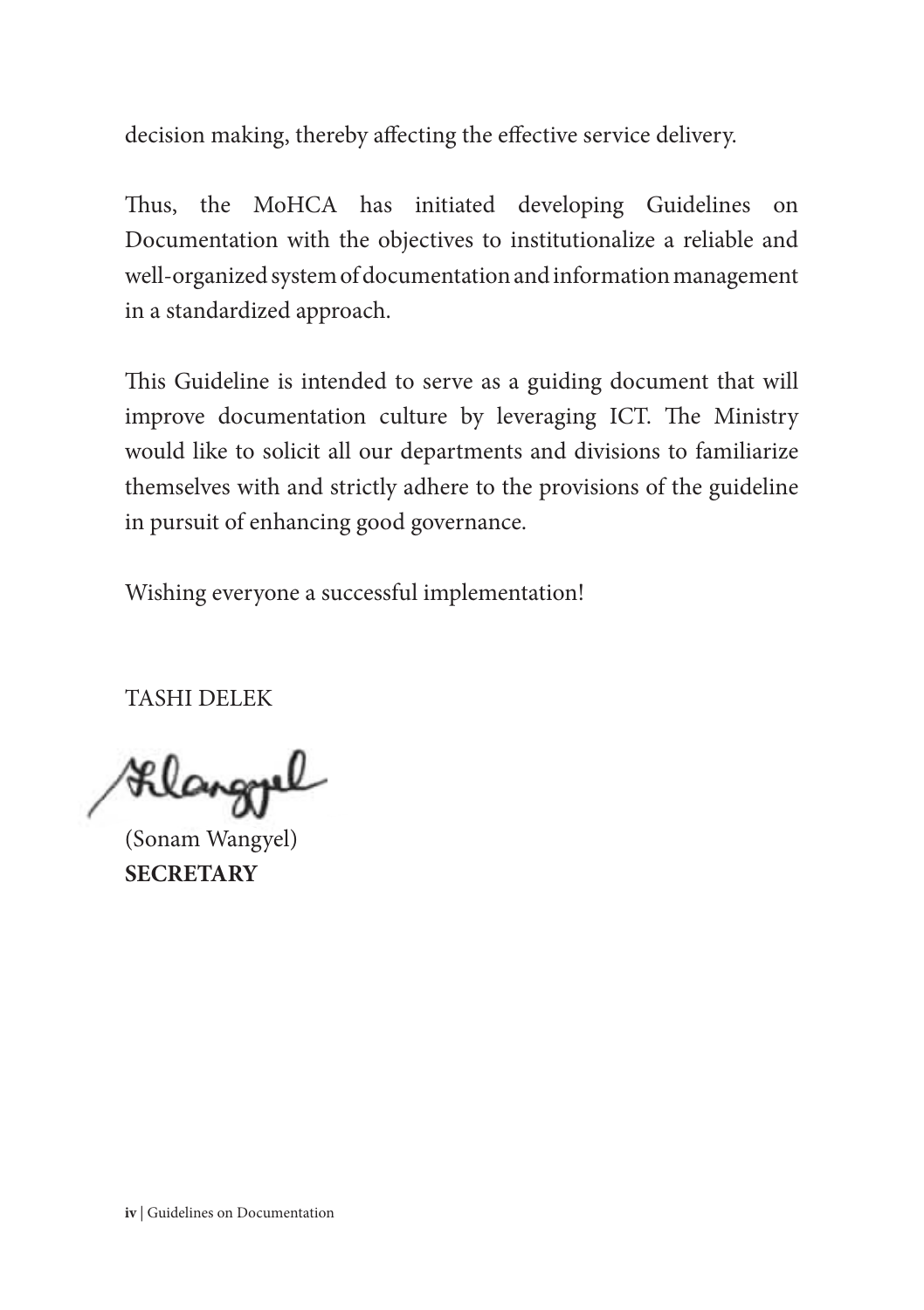## **INTRODUCTION**

The Documentation Guideline is developed with the aim to improve the documentation system and build a productive documentation culture whereby the overall efficiency of the organization is improved.

The 'guideline' directs the agencies under the Ministry to maintain the information through types of documents and categorization. Once categorized, the documents have to be classified and may be declassified based on the assessment of implications to the interest of the organization or the country.

Preservation and protection of documents has also been highlighted while some of the documents could be disposed of after certain time period. Specific roles of the agencies are spelt out for uniform implementation of the initiative.

This guideline is designed to provide guidance and operational support and shall be reviewed for amendments as may be deemed.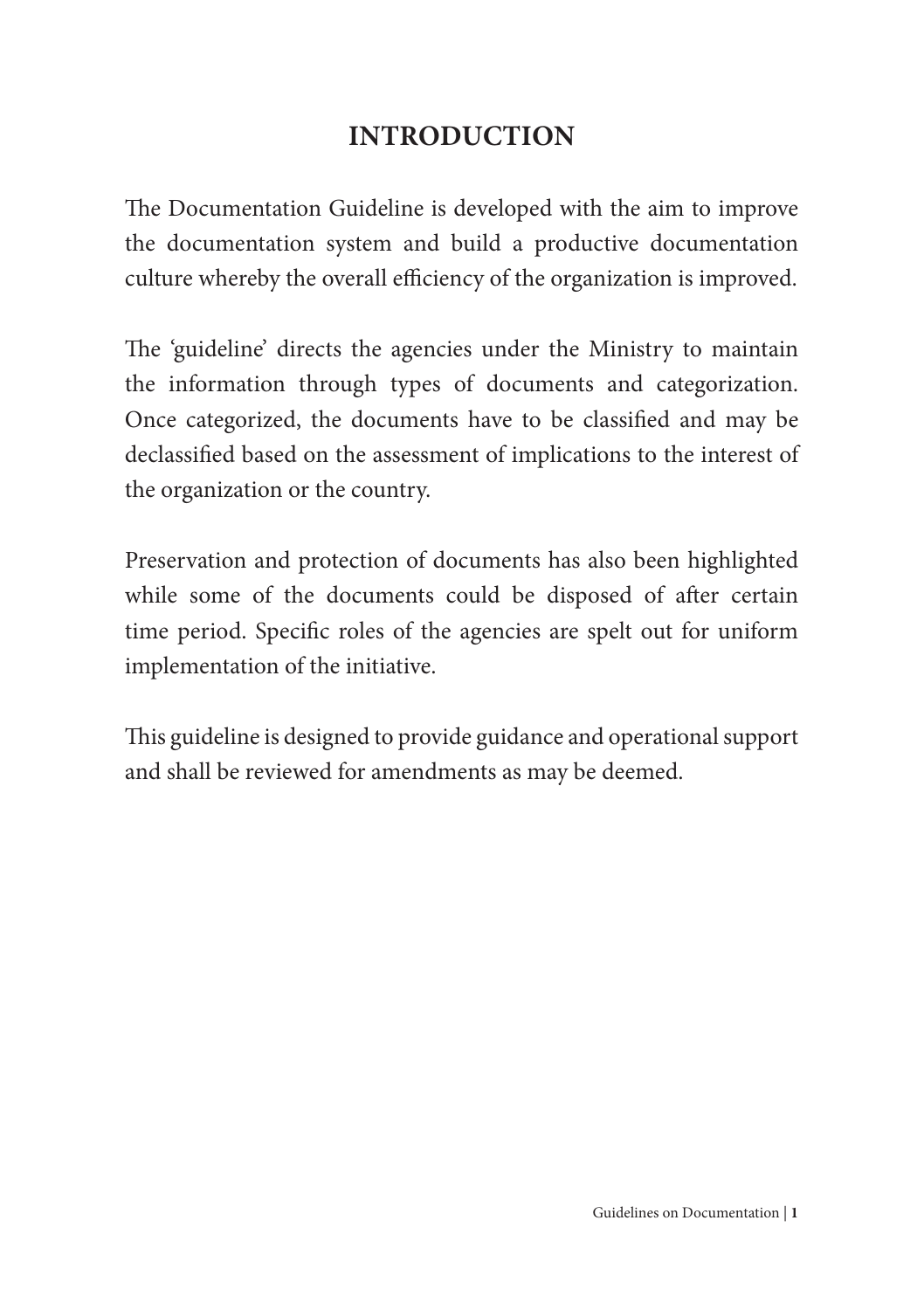#### **1. Title**

This Guideline shall be called, "**Documentation Guideline of the Ministry of Home and Cultural Affair**s" (hereinafter referred to as "Guideline").

#### **2. Rationale**

The rationale for this Guideline is to institutionalize a reliable and well-organized system of documentation and information management for MoHCA to protect and preserve the sanctity of important information or materials for posterity.

#### **3. Objectives**

The key objectives of this Guideline are as follows:

- 3.1. Preserve and strengthen institutional memory;
- 3.2. Strengthen data and information management;
- 3.3. Digitalize information and records;
- 3.4. Aid informed decision-making and planning;
- 3.5. Ensure easy access and systematic sharing of information and records;
- 3.6. Ensure safety and security of information and records; and
- 3.7. Ensure accountability for use of information and records.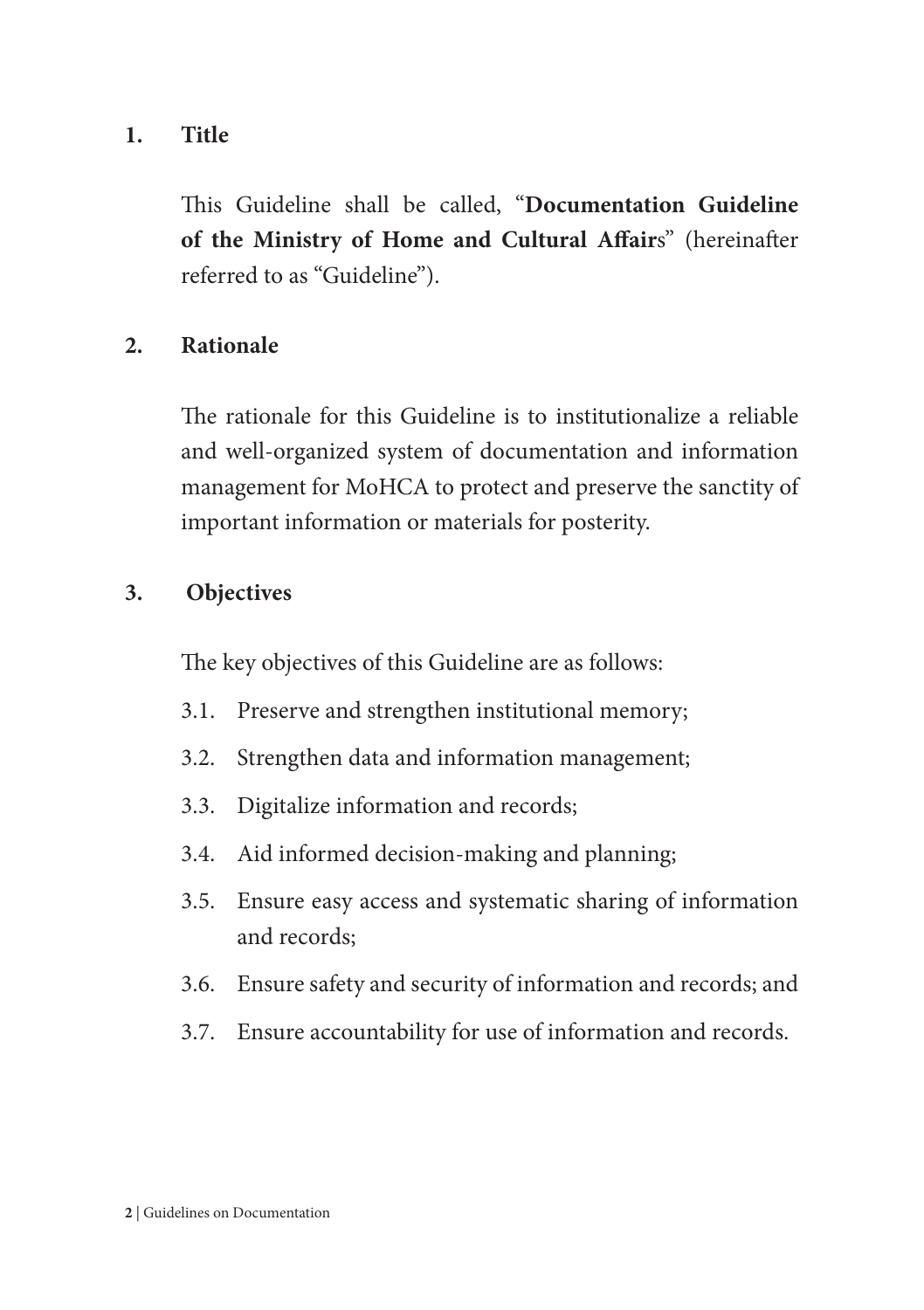#### **4. Scope of Application**

This Guideline shall apply to all agencies under the jurisdiction of the Ministry of Home and Cultural Affairs, including local governments.

#### **5. Documentation**

Documentation shall comprise of creating, collecting, classifying, cataloging, and archiving documents for institutional memory and recording.

#### **Types of documents**

All Agencies shall maintain the following information as part of the documentation process:

#### 5.1 Agency Profile

- 5.1.1 Name and year of establishment *(This section should contain the name of the office, year of establishment, its location, ownership certificates, and any changes thereafter including Registration Certificates, Resolutions adopted by Parliament, Government Orders and any other references).*
- 5.1.2 Vision, Mission and Mandate including organizational structure.
- 5.1.3 Chronology of Heads of the Agency.
- 5.1.4 Major milestones/achievements of the Agency (*details of milestone/achievement and the name of the*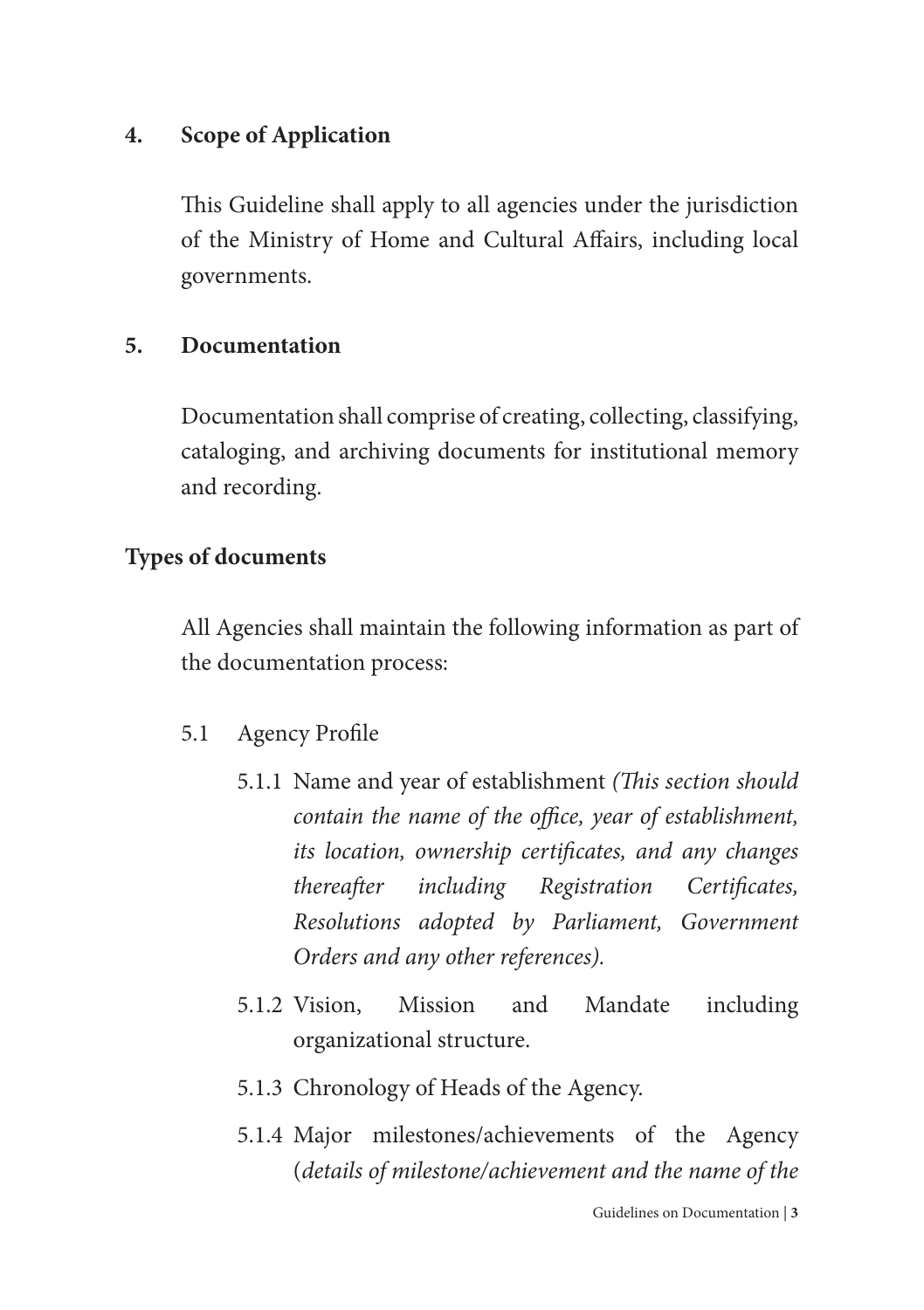#### *Head of the Agency*).

#### 5.2 Memoirs

Heads of Agencies shall maintain a memoir which shall be passed down to their successors. The memoir shall include, but is not limited to the following:

- 5.2.1 Directives of the Royal Government
- 5.2.2 Policies
- 5.2.3 List of ongoing activities
- 5.2.4 Challenges, issues, and concerns
- 5.2.5 Matters that require follow-up
- 5.3 Documents relating to legal and policy frameworks
	- 5.3.1 Acts, Rules and Regulations, policies, guidelines, Standard Operating Procedures and Terms of Reference
	- 5.3.2 Agreements, Conventions and Memorandum of Understandings
	- 5.3.3 Circulars, Notifications and Advisories
	- 5.3.4 Plans and programs, annual budget outlay, project documents, and *ad hoc* activities.
- 5.4 Reports and Publications
	- 5.4.1 Minutes of meetings and verbatim records of important meetings/conferences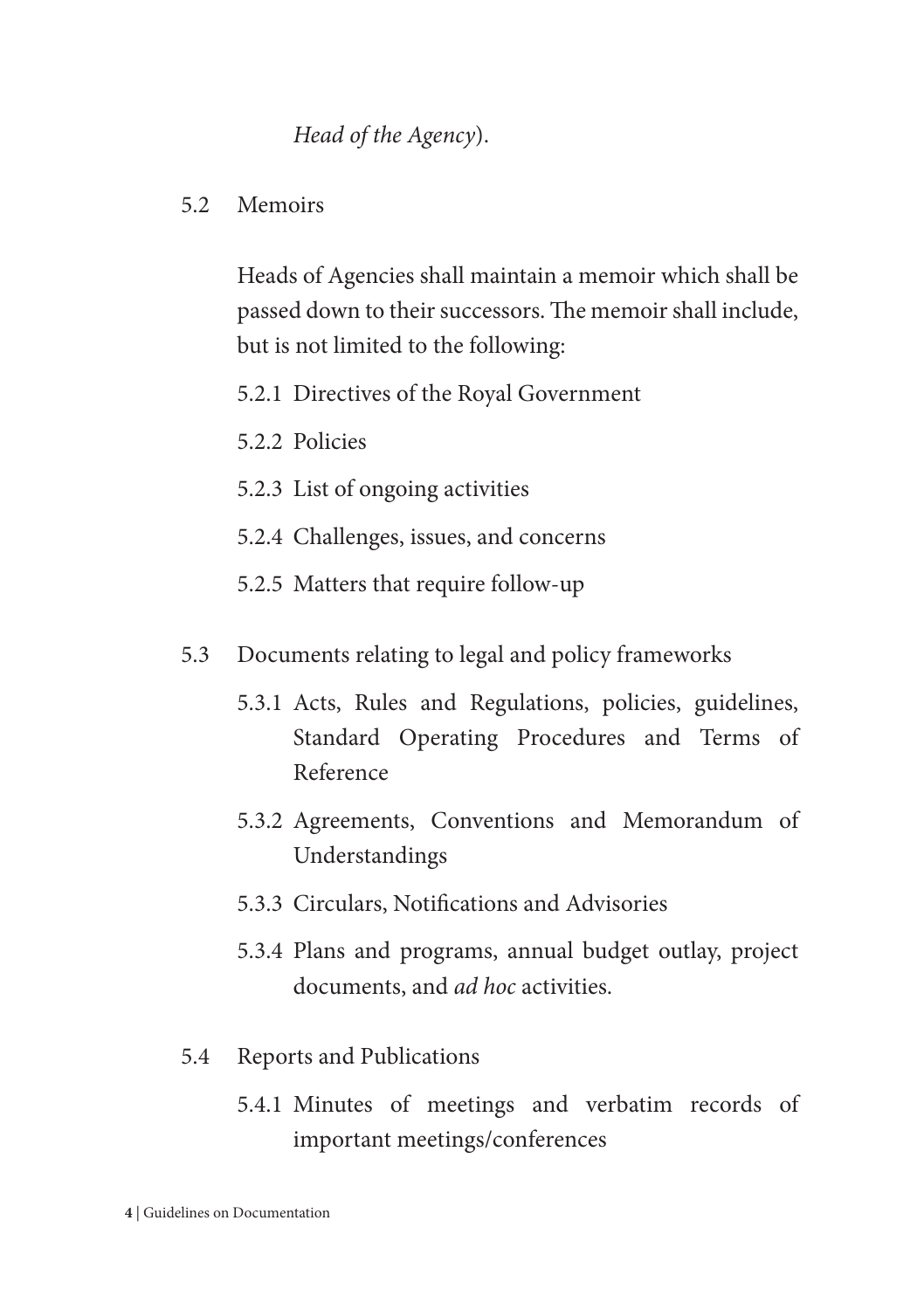- 5.4.2 Reports (research, training, tours, case studies, audit, and other relevant reports)
- 5.4.3 Journals, brochures, and pamphlets
- 5.4.4 Relevant media reports
- 5.5 Official correspondences
	- 5.5.1 Official correspondences
	- 5.5.2 Note sheet
	- 5.5.3 Email backup
- 5.6 Audio-visual and photographic records
	- 5.6.1 Audio-visual and photographic records of historical and national events
- 5.7 Handing-taking
	- 5.7.1 In addition to what is prescribed by the Bhutan Civil Service Rules and Regulations, all Agencies shall maintain proper records of handing-taking. The outgoing official shall share his/her memoirs and verbal communications of unwritten directives/ policies with the successor;
- 5.8 Others
	- 5.8.1 Documents related to the celebration of National events (Invitation Card, Guestlist, felicitation, list of Chief Guest and program)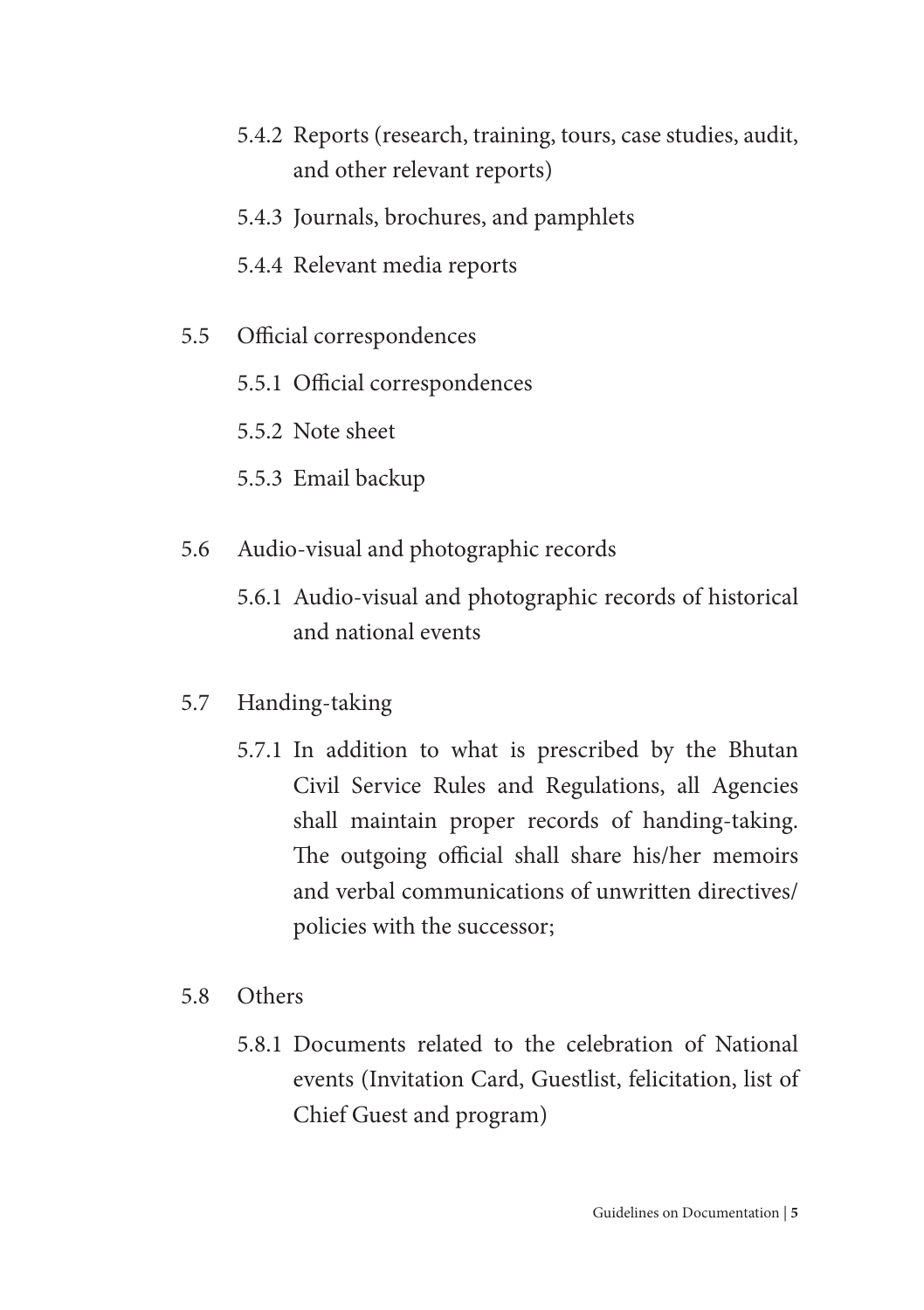#### **6. Categorization**

All Agencies shall categorize their documents based on the degree of sensitivity of the information contained in the document. Sensitivity shall be based on the damage to national security, foreign relations, and public interests that the unauthorized disclosure of the information or materials would cause. The level of classification shall indicate the relative importance of the document and defines who can access or handle such information.

Information or materials shall be classified as follows:

6.1. Classified

All information or materials labeled as "Top Secret", "Secret" or "Confidential" shall be "Classified". Classified information or materials shall be deemed sensitive for national security and foreign relations and must be protected.

The classification of information or materials labeled as *"Top Secret", "Secret"* or *"Confidential"* shall be determined as follows:

*Top Secret*: Unauthorized disclosure of information or materials which could cause exceptionally grave prejudice to the interest of national security and foreign relations of the State.

*Secret*: Unauthorized disclosure of information or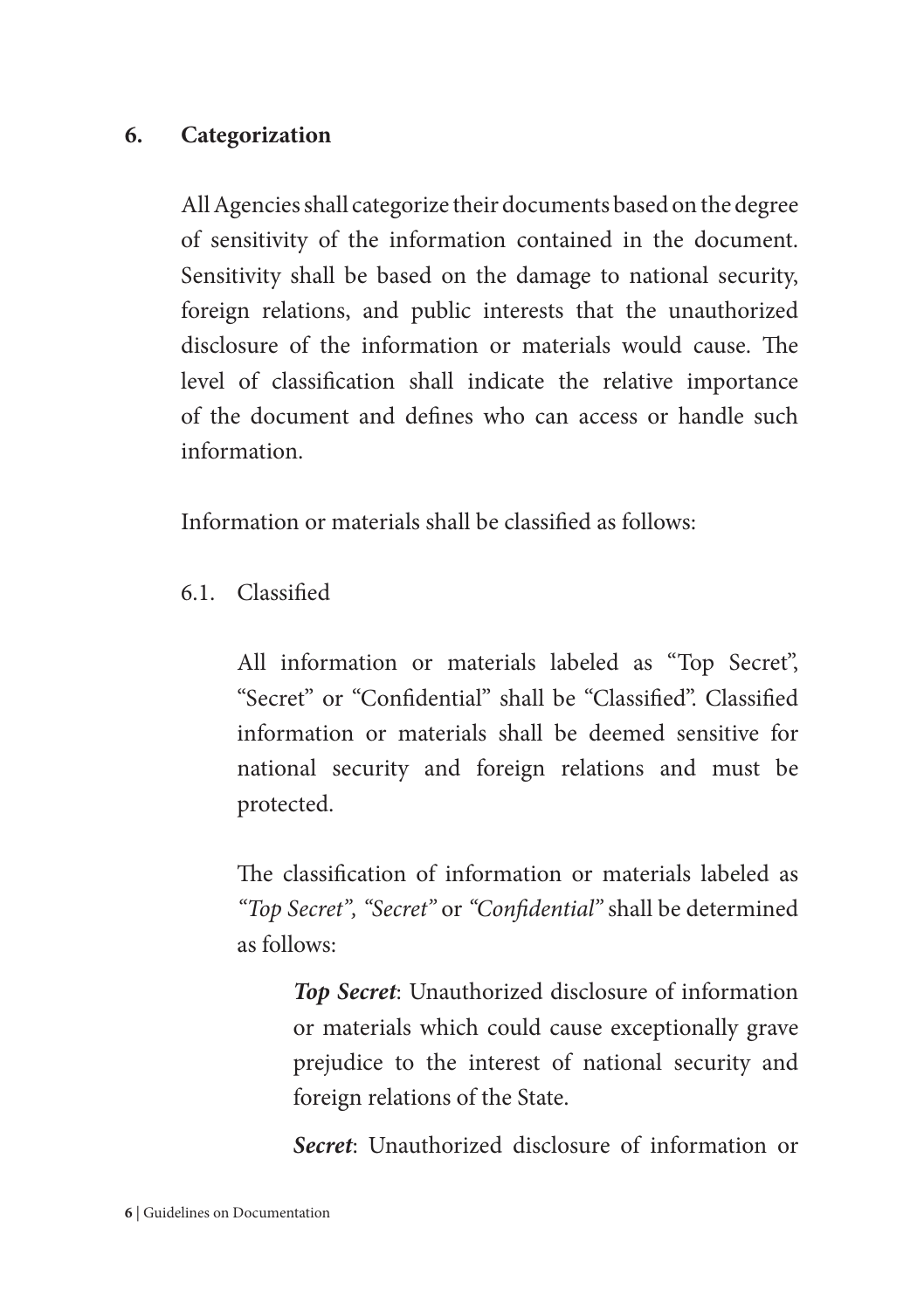materials which could seriously harm the interest of national security and foreign relations of the State.

*Confidential*: Unauthorized disclosure of information or materials which could harm the interest of national security and foreign relations of the State.

#### 6.2 Restricted

Information or materials not labeled as "Top Secret", "Secret" or "Confidential" but have implications on public interests or are prohibited by law shall be deemed "Restricted". Such information or materials shall be handled with discretion to ensure that public order or the outcome of a process or rights guaranteed by law are not undermined or adversely affected.

#### 6.3 Unclassified

All information or materials not labeled as *"Top Secret", "Secret", "Confidential"* or *"Restricted"* shall be deemed "Unclassified". Such information or materials are those that have no implications on national security, foreign relations or public interests.

#### **7. Declassification**

Any information or materials may be declassified if the "Classified" information or materials no longer has any implications or adverse impacts on the interest of national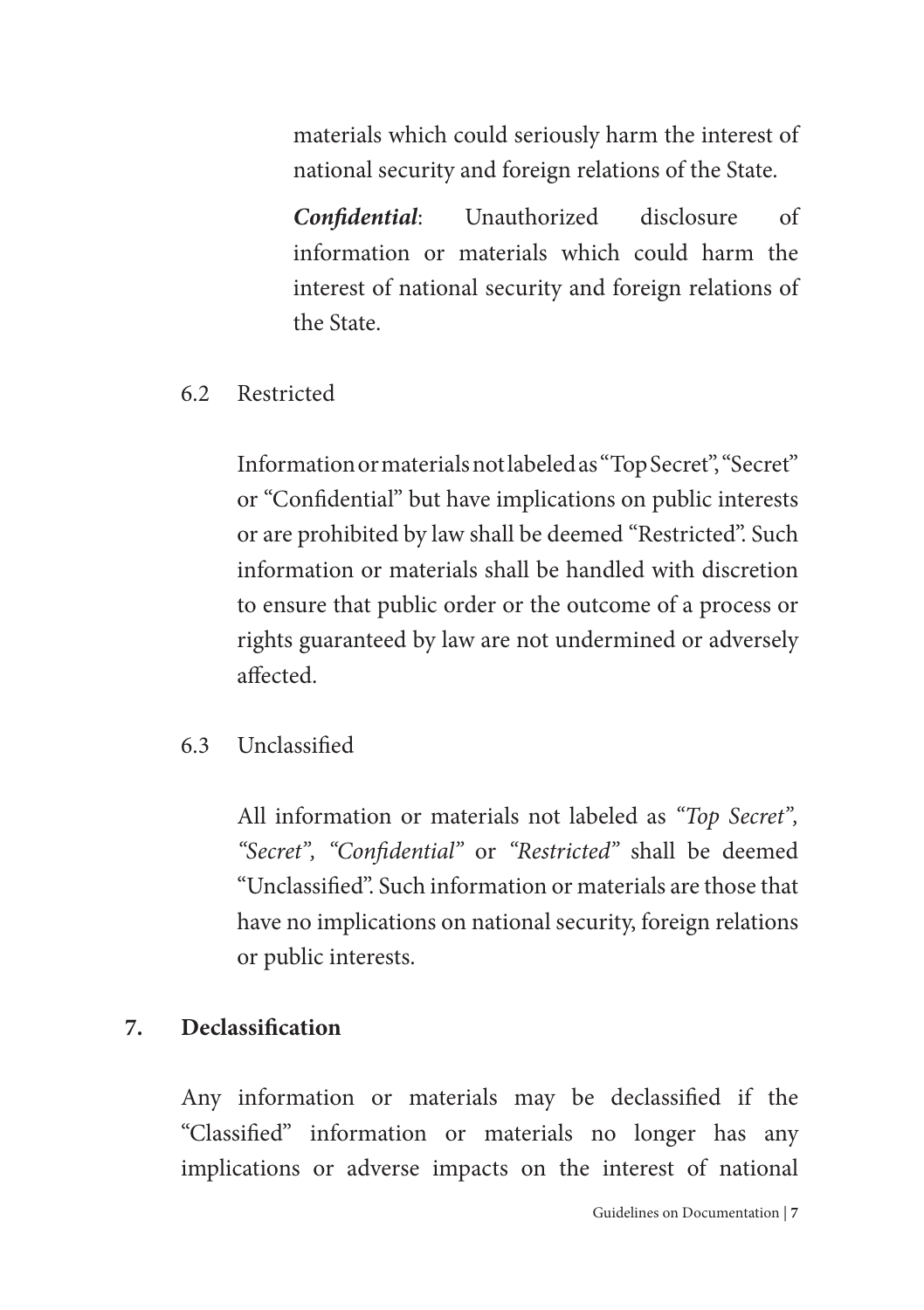security, foreign relations or public interests of the State. The process of declassification shall be based on a comprehensive assessment to ensure that the interests of the above are protected.

#### **8. Preservation and Protection**

All agencies shall:

- 8.1 Take appropriate measures to ensure an adequate level of protection of information or materials;
- 8.2 Preserve and protect their information or materials in hard and soft copies with a backup;
- 8.3 Maintain information or materials by duly authorized personnel who are permitted to handle or view; and
- 8.4 Maintain information or materials in a secure space under CCTV surveillance.

## **9. Disposal of hard copies**

Any information or materials which are "Unclassified" or related to routine administrative matters may be disposed of based on an assessment and recommendation by a committee established by the Agency for this purpose.

### **10. Access to information or materials**

- 10.1 "Classified" information or materials shall only be accessible by duly authorized personnel.
- 10.2 "Restricted" information or materials shall only be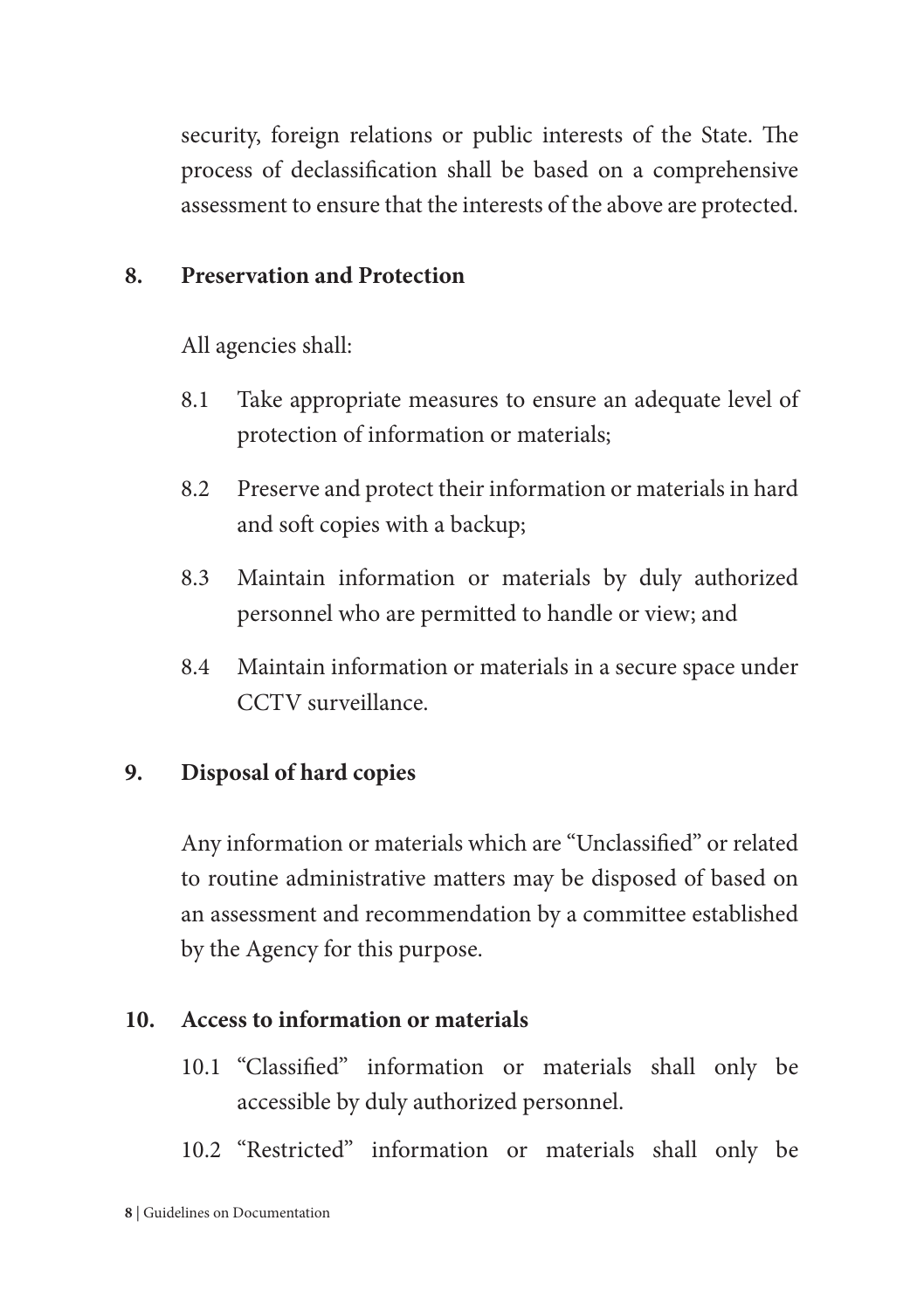accessible to individuals that require the information or materials to discharge their responsibilities.

10.3 "Unclassified" information or materials shall be accessible to the public.

#### **11. Role of Agencies**

All Agencies shall:

- 11.1 Manage information or materials;
- 11.2 Designate at least one personnel for documentation;
- 11.3 Provide the required support and guidance to the designated personnel;
- 11.4 Identify space for storing and protection;
- 11.5 Maintain a standalone offline computer to store documents;
- 11.6 Set up a system for online sharing of documents within and among Agencies;
- 11.7 Digitalize records and documents;
- 11.8 Ensure access to information and records;
- 11.9 Enable systematic sharing of information and records;
- 11.10 Ensure safety and security of information and records; and
- 11.11 Ensure accountability for use of information and records.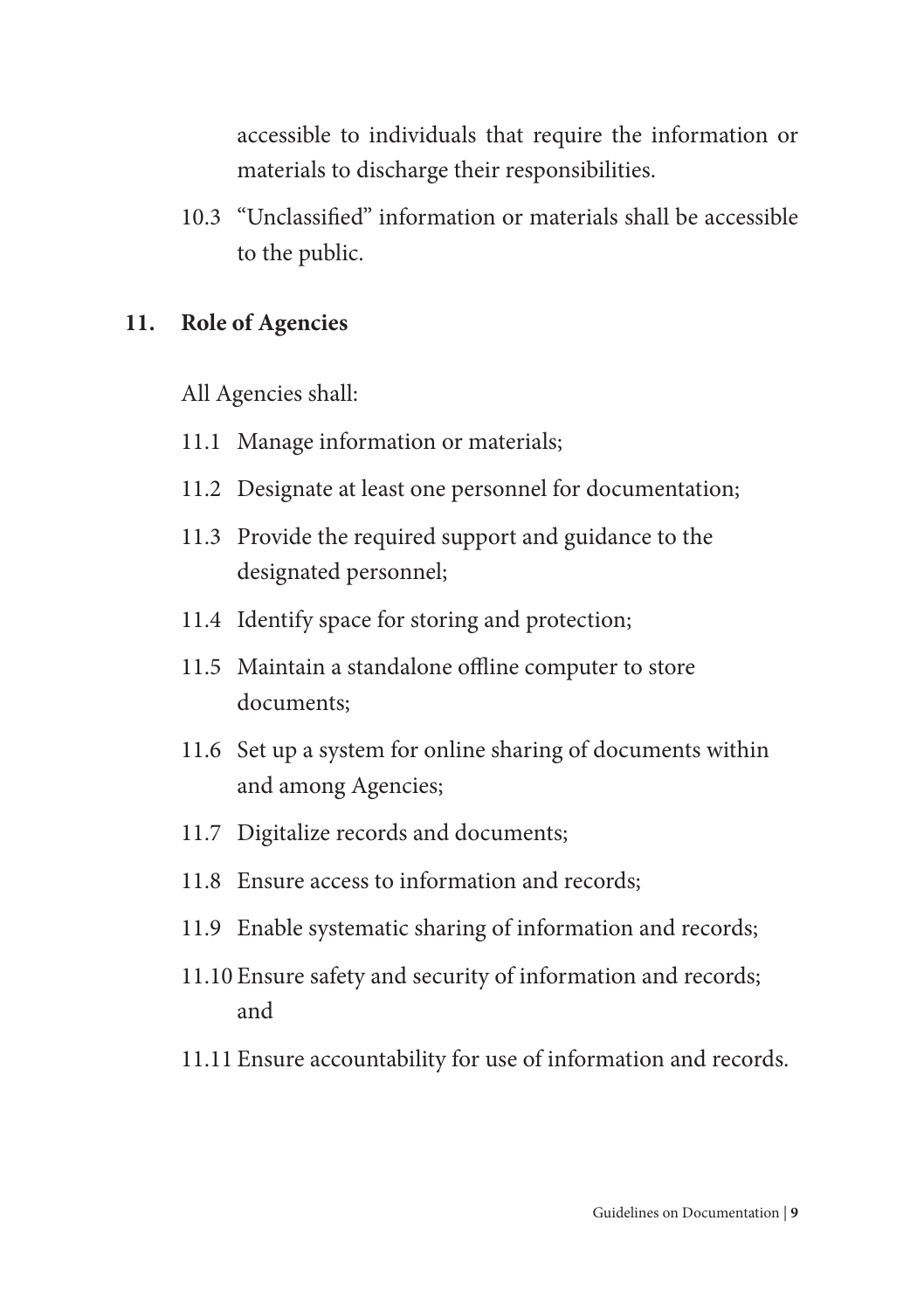#### **12. Role of designated personnel**

Designated personnel shall:

- 12.1 Reflect his or her responsibility for documentation in their Individual Work Plan;
- 12.2 Be responsible for management of "Unclassified" information or materials; and
- 12.3 Maintain a catalogue of "Unclassified" information or materials.

#### **13. Implementation**

All Agencies shall comply with and implement the Guidelines within a reasonable time frame. Directorate Services, MoHCA, shall guide and support the effective implementation of the Guidelines by all Agencies.

#### **14. Amendment and Interpretation**

The Ministerial Coordination Meeting shall be the final interpreter of this Guideline and amend it if deemed necessary.

\*\*\*\*\*